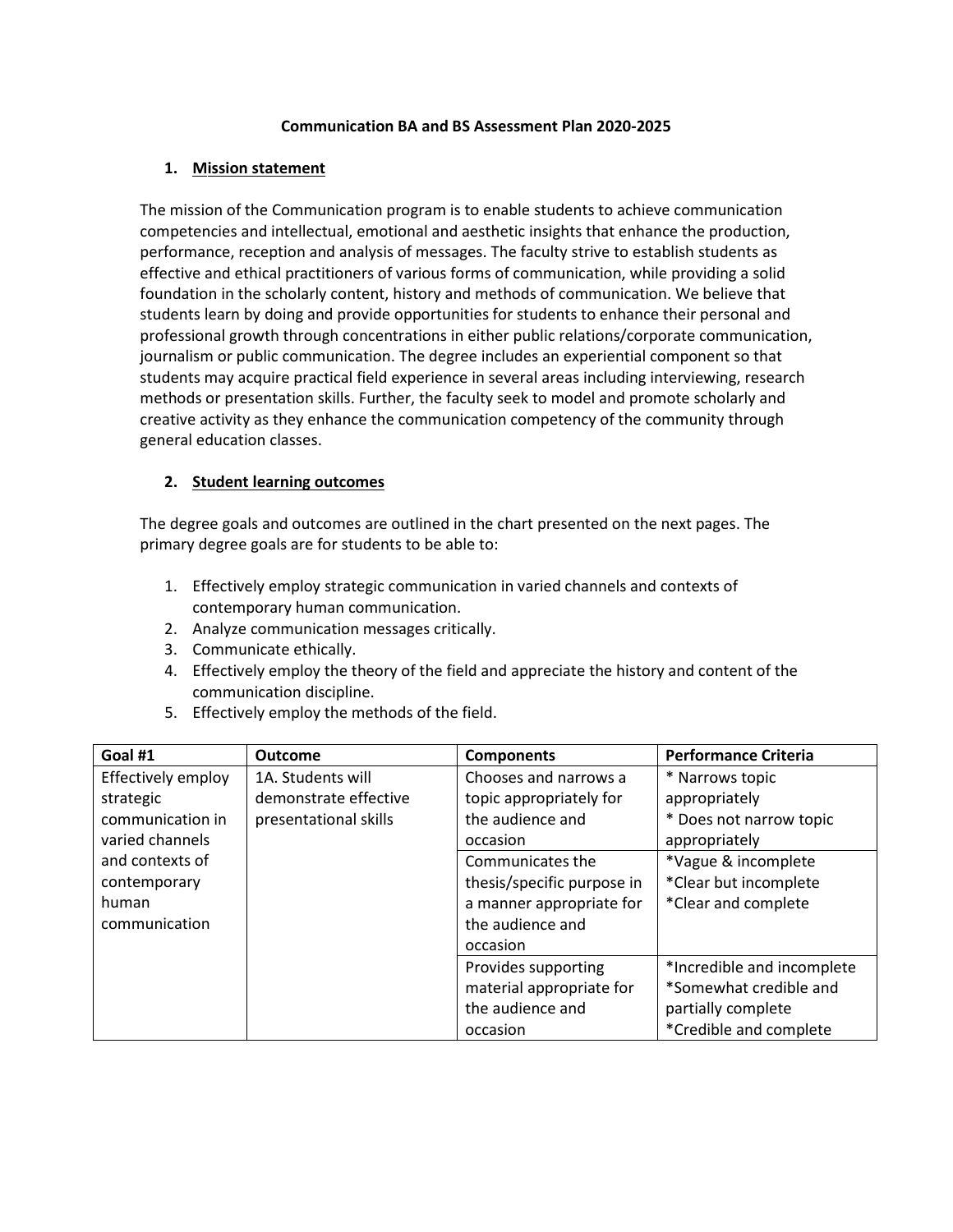|                       | Organization-structural | *Inappropriate or poorly      |
|-----------------------|-------------------------|-------------------------------|
|                       | clarity                 | developed structure           |
|                       |                         | *Underdeveloped structure     |
|                       |                         | *Appropriate and well         |
|                       |                         | developed structure           |
|                       | Uses appropriate        | *Distracts from content       |
|                       | language                | *Does not distract from       |
|                       |                         | content or enhance content    |
|                       |                         | *Enhances content             |
|                       | Uses appropriate vocal  | *Distracts from content       |
|                       | variety                 | *Does not distract from       |
|                       |                         | content or enhance content    |
|                       |                         | *Enhances content             |
|                       | Uses appropriate        | *Distracts from content       |
|                       | pronunciation, grammar, | *Does not distract from       |
|                       | and articulation        | content or enhance content    |
|                       |                         | *Enhances content             |
|                       | Uses physical behaviors | *Distracts from content       |
|                       | that support the verbal | *Does not distract from       |
|                       | message                 | content or enhance content    |
|                       |                         | *Enhances content             |
| 1B. Students will     | Awareness of audience   | *Lacks strategies or chooses  |
| demonstrate effective |                         | inappropriate strategies to   |
| writing skills        |                         | adapt to audience             |
|                       |                         | *Inconsistent or insufficient |
|                       |                         | strategies employed;          |
|                       |                         | *Appropriate and sufficient   |
|                       |                         | audience strategies           |
|                       |                         | employed                      |
|                       | Thesis or proposition   | *Vague & incomplete           |
|                       |                         | *Clear but incomplete         |
|                       |                         | *Clear and complete           |
|                       | Organization-structural | *Inappropriate or poorly      |
|                       | clarity                 | developed structure           |
|                       |                         | *Underdeveloped structure     |
|                       |                         | *Appropriate and well         |
|                       |                         | developed structure           |
|                       | Support for position    | *Incredible and incomplete    |
|                       |                         | *Somewhat credible and        |
|                       |                         | partially complete            |
|                       |                         | *Credible and complete        |
|                       | Applies format          | *Does not meet principles     |
|                       | appropriate to context  | required in context           |
|                       |                         | *Meets some principles        |
|                       |                         | required in context           |
|                       |                         | *Meets all principles         |
|                       |                         | required in context           |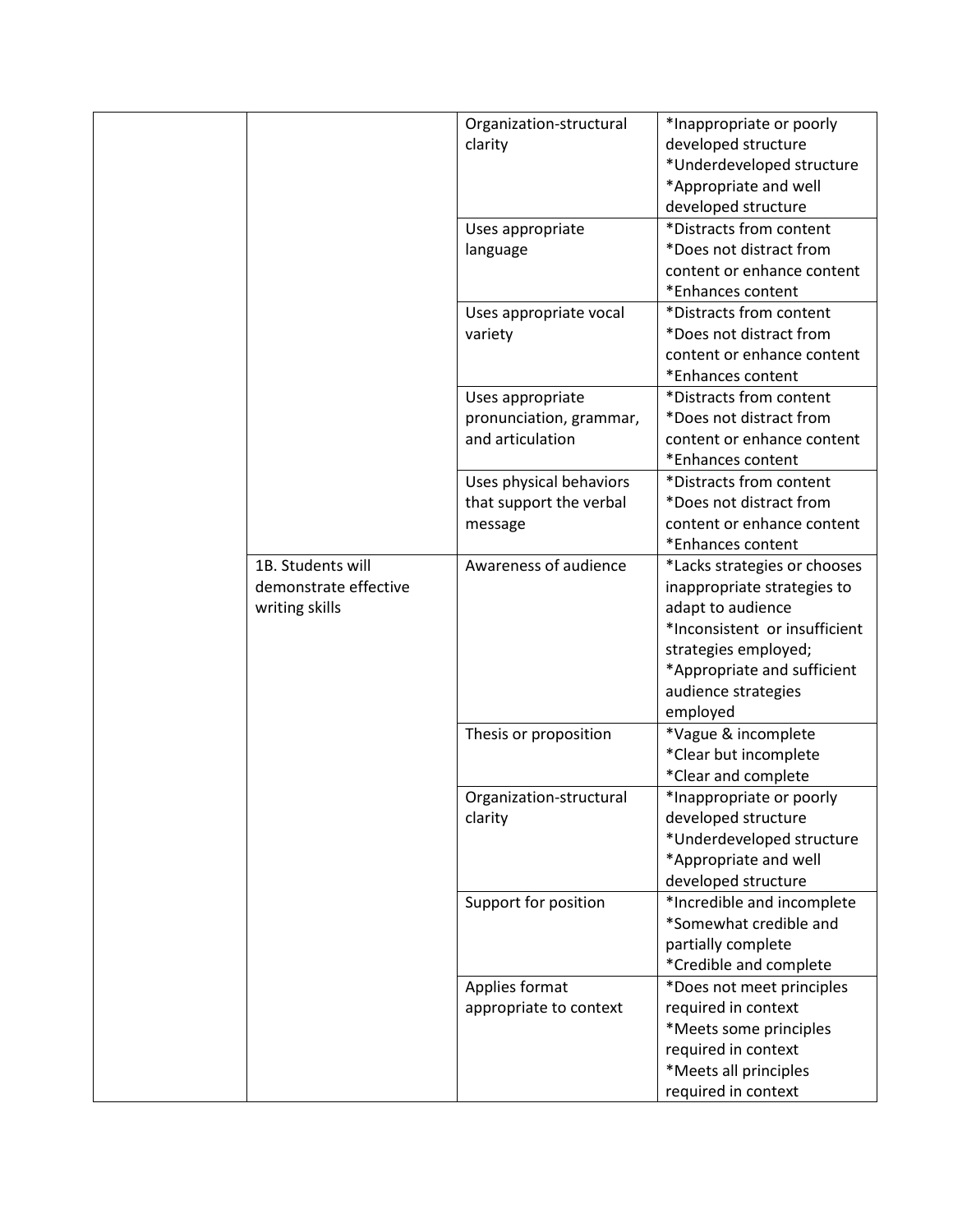|                       | Writing mechanics      | *Poorly proofread with<br>substantial errors<br>*Some errors<br>*Few noticeable errors |
|-----------------------|------------------------|----------------------------------------------------------------------------------------|
| 1C. Students will     |                        |                                                                                        |
| demonstrate effective | Verbal skills          | *Distracts from content                                                                |
| interpersonal skills  |                        | *Does not distract from                                                                |
|                       |                        | content or enhance content                                                             |
|                       |                        | *Enhances content                                                                      |
|                       | Nonverbal skills       | *Distracts from content                                                                |
|                       |                        | *Does not distract from                                                                |
|                       |                        | content or enhance content                                                             |
|                       |                        | *Enhances content                                                                      |
|                       | Applies messages       | *Does not meet principles                                                              |
|                       | appropriate to context | required in context                                                                    |
|                       |                        | *Meets some principles                                                                 |
|                       |                        | required in context                                                                    |
|                       |                        | *Meets all principles                                                                  |
|                       |                        | required in context                                                                    |

| Goal #2             | Outcome:                    | <b>Components:</b>    | <b>Performance Criteria</b>     |
|---------------------|-----------------------------|-----------------------|---------------------------------|
| Analyze             | 2. Students will critically | Identify criteria for | *Unstated and unclear           |
| communication       | analyze messages            | judgment              | *Stated but unclear             |
| messages critically |                             |                       | *Stated and clear               |
|                     |                             | Provide support for   | *Vague and incredible           |
|                     |                             | judgment              | *Insufficient and/or            |
|                     |                             |                       | moderately credible             |
|                     |                             |                       | *Clear, sufficient and credible |
|                     |                             | Effectively organize  | *Problems with structure,       |
|                     |                             | argument              | development and transitions     |
|                     |                             |                       | *Some problems with             |
|                     |                             |                       | structure, development or       |
|                     |                             |                       | transitions *Structure,         |
|                     |                             |                       | development and transitions     |
|                     |                             |                       | effective                       |
|                     |                             | Create new            | *Vague or cursory insights      |
|                     |                             | understanding through | *Some insights but general or   |
|                     |                             | message analysis      | under-developed                 |
|                     |                             |                       | *Detailed and clearly           |
|                     |                             |                       | developed insights              |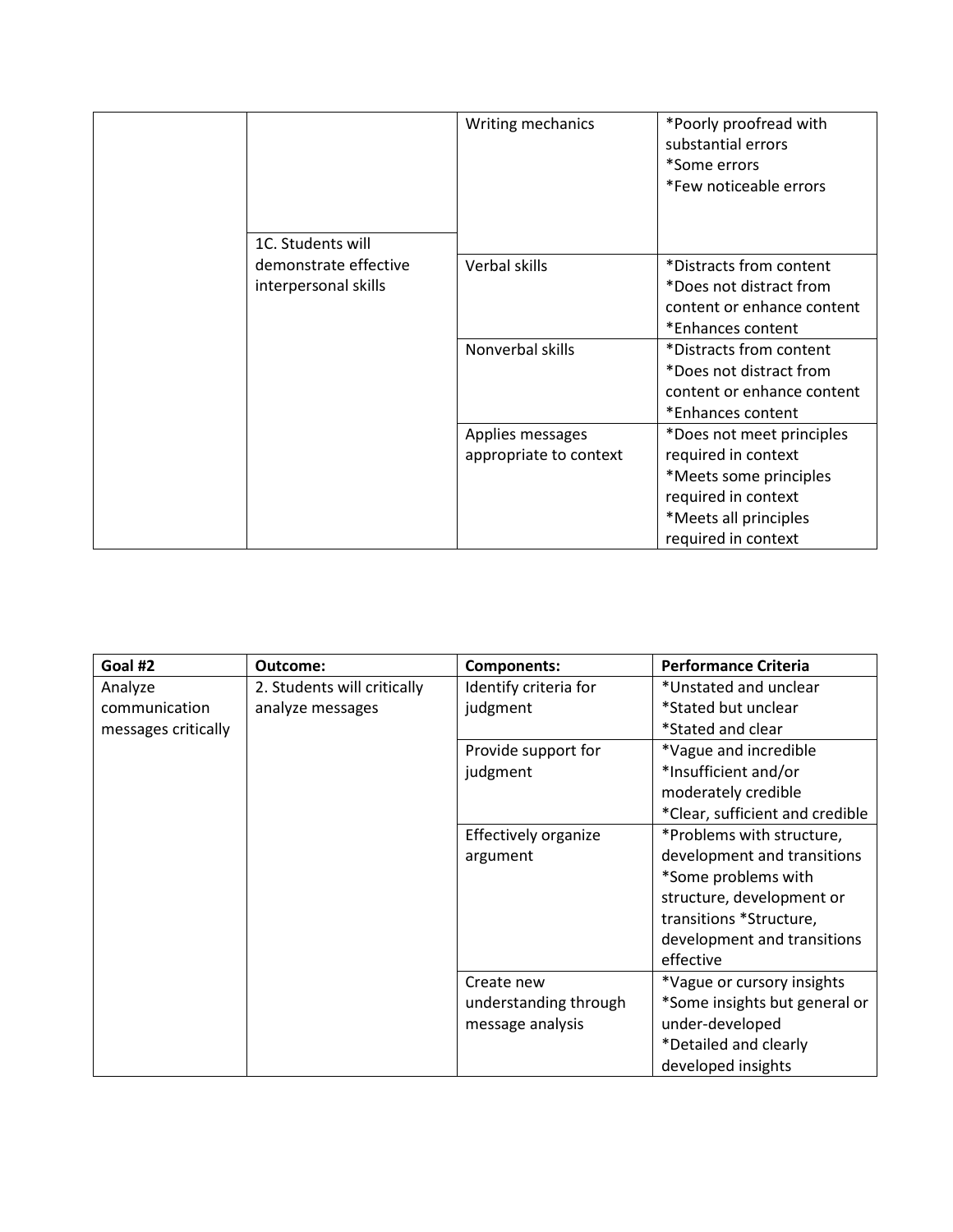| Goal #3                                                                                                                       | Outcome:                  | <b>Components:</b>                                                                                                                                          | <b>Performance Criteria</b>                                                                                                                        |
|-------------------------------------------------------------------------------------------------------------------------------|---------------------------|-------------------------------------------------------------------------------------------------------------------------------------------------------------|----------------------------------------------------------------------------------------------------------------------------------------------------|
| Communicate<br>3. Students will assess<br>ethically<br>ethical problems and<br>identify their own ethical<br>responsibilities | <b>Ethical principles</b> | *Unable to describe ethical<br>principles<br>*Description of principles<br>vague or incomplete<br>*Ethical principles are clearly<br>described and complete |                                                                                                                                                    |
|                                                                                                                               |                           | Identification of<br>conflicting ethical<br>viewpoints                                                                                                      | *Vague or cursory insights<br>*Some insights as to<br>viewpoints, but general or<br>under-developed<br>*Detailed and clearly<br>developed insights |
|                                                                                                                               |                           | <b>Ethical Responsibilities</b>                                                                                                                             | *Unable to describe, or absent<br>*Inconsistent, insufficient or<br>not acted on<br>*Appropriate, detailed and<br>applied                          |

| Goal #4            | Outcome:                     | <b>Components</b>      | <b>Performance Criteria</b>    |
|--------------------|------------------------------|------------------------|--------------------------------|
| Effectively employ | 4A. Students will            | Theory knowledge       | *Unable to describe or         |
| the theory of the  | demonstrate understanding    |                        | incomplete                     |
| field and          | of the theories of the field |                        | *Complete and clearly          |
| appreciate the     | (Ex.: ELM, CMM, Agenda-      |                        | described                      |
| history and        | setting, etc.)               | Theory comparison      | *Incomplete and inappropriate  |
| content of the     |                              |                        | *Complete and appropriate      |
| communication      |                              | Theory application     | *Inappropriate and poorly      |
| discipline         |                              |                        | documented                     |
|                    |                              |                        | *Appropriate but poorly        |
|                    |                              |                        | documented                     |
|                    |                              |                        | *Appropriate and well          |
|                    |                              |                        | documented                     |
|                    |                              |                        |                                |
|                    | 4B. Students will draw on    | Problem identification | *Incomplete and inappropriate  |
|                    | theoretical knowledge to     |                        | *Complete and appropriate      |
|                    | solve or diagnose            | Presentation of        | *Lacks detail and organization |
|                    | communication problems       | reasoning              | *Some detail and/or            |
|                    |                              |                        | organization *Provides detail  |
|                    |                              |                        | and is clearly organized       |
|                    |                              | Appropriateness of     | *Inappropriate                 |
|                    |                              | application            | *Appropriate                   |
|                    |                              |                        | *Very Appropriate              |
|                    | 4C. Students will            | Knowledge of history   | *Unable to describe or         |
|                    | demonstrate an               |                        | incomplete *Insufficient and   |
|                    | understanding of the         |                        | moderately clear *Sufficient   |
|                    | history of the field and its |                        | and detailed                   |